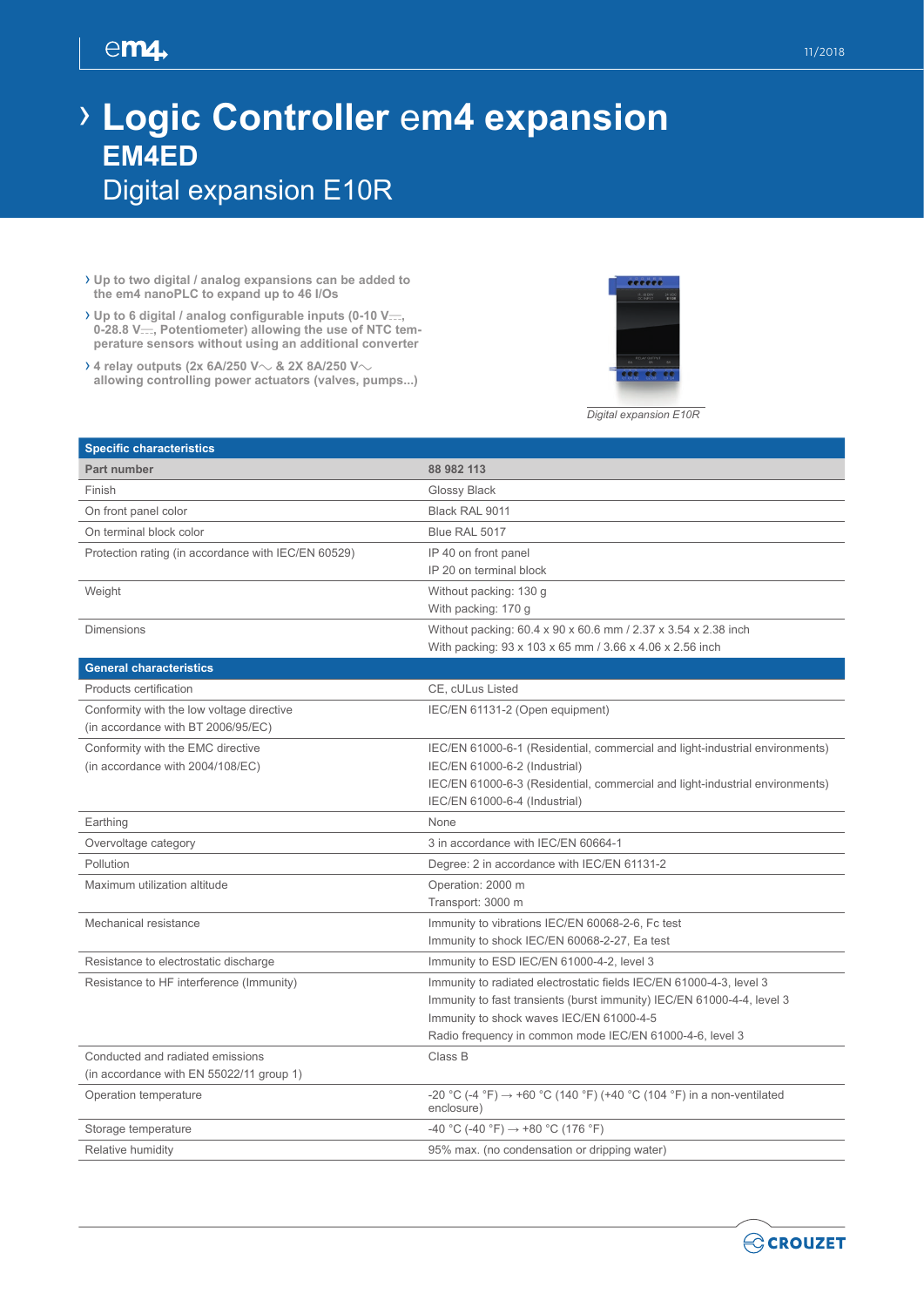| Screw terminals connection capacity                                       | Flexible wire with ferrule: 1 conductor: 0.2 to 2.5 mm <sup>2</sup> , AWG 24-14<br>Flexible wire with ferrule: 2 conductors: 0.2 to 0.75 mm <sup>2</sup> , AWG 24-18<br>Rigid wire: 1 conductor: 0.2 to 2.5 mm <sup>2</sup> , AWG 24-14<br>Rigid wire: 2 conductors: 0.2 to 0.75 mm <sup>2</sup> , AWG 24-18<br>Tightening torque: 0.5 N.m (4.5 lb-in) (tighten using screwdriver diam. 3.5 mm) |
|---------------------------------------------------------------------------|-------------------------------------------------------------------------------------------------------------------------------------------------------------------------------------------------------------------------------------------------------------------------------------------------------------------------------------------------------------------------------------------------|
|                                                                           | Stripping length: 6 mm                                                                                                                                                                                                                                                                                                                                                                          |
| <b>Supply</b>                                                             |                                                                                                                                                                                                                                                                                                                                                                                                 |
| Nominal voltage                                                           | Powered by the controller                                                                                                                                                                                                                                                                                                                                                                       |
| Max. absorbed power                                                       | 2.5 W                                                                                                                                                                                                                                                                                                                                                                                           |
| <b>Inputs</b>                                                             |                                                                                                                                                                                                                                                                                                                                                                                                 |
| Digital 24 V— and analog inputs 12 bits / 20.8 V - 6 inputs from I1 to I6 |                                                                                                                                                                                                                                                                                                                                                                                                 |
| Input used as digital input (power off state)                             |                                                                                                                                                                                                                                                                                                                                                                                                 |
| Input voltage                                                             | $24 V = (-15\% / +20\%)$                                                                                                                                                                                                                                                                                                                                                                        |
| Input current                                                             | 1.8 mA @ 20.4 V                                                                                                                                                                                                                                                                                                                                                                                 |
|                                                                           | 2.1 mA @ 24 V<br>2.5 mA @ 28.8 V                                                                                                                                                                                                                                                                                                                                                                |
|                                                                           | 11.6 $k\Omega$                                                                                                                                                                                                                                                                                                                                                                                  |
| Input impedance                                                           |                                                                                                                                                                                                                                                                                                                                                                                                 |
| Logic 1 voltage threshold                                                 | $\geq$ 11 V—                                                                                                                                                                                                                                                                                                                                                                                    |
| Making current at logic state 1                                           | $\geq 1$ mA                                                                                                                                                                                                                                                                                                                                                                                     |
| Logic 0 voltage threshold                                                 | $\leq 9$ V—                                                                                                                                                                                                                                                                                                                                                                                     |
| Release current at logic state 0                                          | $\leq 0.7$ mA                                                                                                                                                                                                                                                                                                                                                                                   |
| Response time                                                             | 1 to 2 cycle times                                                                                                                                                                                                                                                                                                                                                                              |
| Sensor type                                                               | Contact or 3-wire PNP                                                                                                                                                                                                                                                                                                                                                                           |
| Conforming to IEC/EN 61131-2                                              | Type 1                                                                                                                                                                                                                                                                                                                                                                                          |
| Input type                                                                | Resistive                                                                                                                                                                                                                                                                                                                                                                                       |
| Isolation between power supply and inputs                                 | None                                                                                                                                                                                                                                                                                                                                                                                            |
| Isolation between inputs                                                  | None                                                                                                                                                                                                                                                                                                                                                                                            |
| Protection against polarity inversions                                    | Yes                                                                                                                                                                                                                                                                                                                                                                                             |
| Status indicator                                                          | On LCD screen                                                                                                                                                                                                                                                                                                                                                                                   |
| Cable length                                                              | ≤ 100 $m$                                                                                                                                                                                                                                                                                                                                                                                       |
| Input used as analog input                                                |                                                                                                                                                                                                                                                                                                                                                                                                 |
| Measuring range                                                           | $0 \rightarrow 10$ V or V power supply                                                                                                                                                                                                                                                                                                                                                          |
| Input impedance                                                           | 11.6 $k\Omega$                                                                                                                                                                                                                                                                                                                                                                                  |
| Maximum value without destruction                                         | 28.8 V $-$ max                                                                                                                                                                                                                                                                                                                                                                                  |
| Input type                                                                | Common mode                                                                                                                                                                                                                                                                                                                                                                                     |
| Resolution                                                                | 12 bit at maximum input voltage (10 bit at 10V)                                                                                                                                                                                                                                                                                                                                                 |
| Value of LSB                                                              | 7.03 mV                                                                                                                                                                                                                                                                                                                                                                                         |
| Conversion time                                                           | Controller cycle time                                                                                                                                                                                                                                                                                                                                                                           |
| Maximum error in 0-10V mode                                               | $\pm$ 1.1 % of full scale at 25 °C (77 °F)                                                                                                                                                                                                                                                                                                                                                      |
|                                                                           | $\pm$ 1.6 % of full scale at 55 °C (131 °F)                                                                                                                                                                                                                                                                                                                                                     |
| Maximum error in 0-V power supply mode                                    | $\pm$ 3.5 % of full scale at 25 °C (77 °F)                                                                                                                                                                                                                                                                                                                                                      |
|                                                                           | $\pm$ 4.4 % of full scale at 55 °C (131 °F)                                                                                                                                                                                                                                                                                                                                                     |
| Repeat accuracy at 55 °C (131 °F)                                         | ± 0.5 %                                                                                                                                                                                                                                                                                                                                                                                         |
| Isolation between analogue channel and power supply                       | None                                                                                                                                                                                                                                                                                                                                                                                            |
| Protection against polarity inversions                                    | Yes                                                                                                                                                                                                                                                                                                                                                                                             |
| Potentiometer control                                                     | 2.2 k $\Omega$ / 0.5 W (recommended), 10 K $\Omega$ max.                                                                                                                                                                                                                                                                                                                                        |
| Cable length                                                              | $\leq$ 10 m with shielded twisted cable (sensor not isolated)                                                                                                                                                                                                                                                                                                                                   |
| <b>Outputs</b>                                                            |                                                                                                                                                                                                                                                                                                                                                                                                 |
| 6 A relay output - 2 outputs from O1 to O2                                |                                                                                                                                                                                                                                                                                                                                                                                                 |
| Breaking voltage                                                          | 250 V $\sim$ max                                                                                                                                                                                                                                                                                                                                                                                |
| <b>Breaking current</b>                                                   | 6A                                                                                                                                                                                                                                                                                                                                                                                              |
| Maximum breaking current in the common                                    | IEC @ 25 °C (77 °F): 12 A                                                                                                                                                                                                                                                                                                                                                                       |
|                                                                           | IEC @ 60 °C (140 °F) or UL: 10 A                                                                                                                                                                                                                                                                                                                                                                |
|                                                                           |                                                                                                                                                                                                                                                                                                                                                                                                 |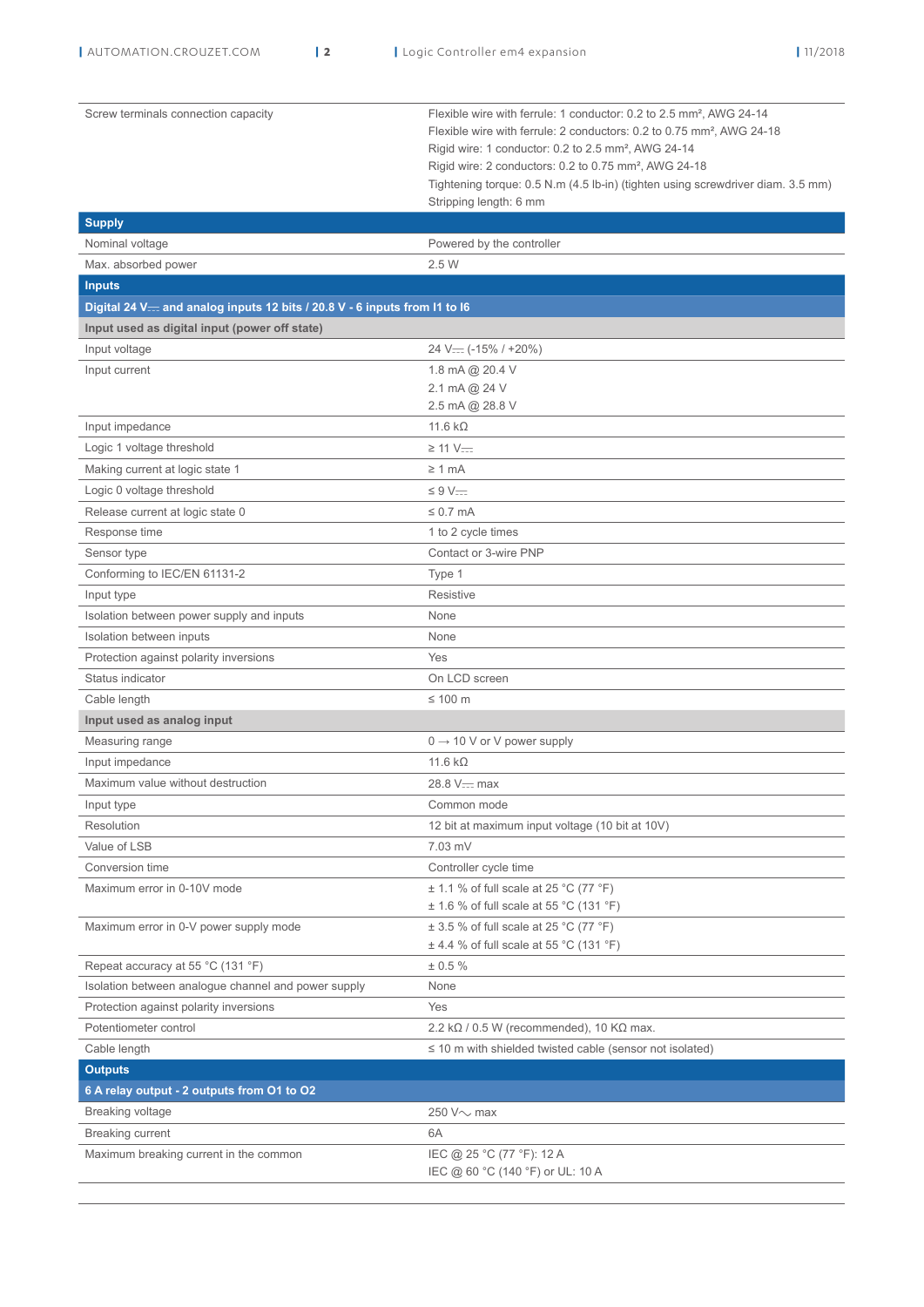| Mechanical life                                   | 5 000 000 operations (cycles)                                            |
|---------------------------------------------------|--------------------------------------------------------------------------|
| Electrical durability for 50 000 operating cycles | 24 V <sub>zzz</sub> tau = 0 ms: 6 A, tau = 7 ms: 3 A, tau = 15 ms: 1.8 A |
|                                                   | Usage category DC-12: 24 V, 6 A                                          |
|                                                   | Usage category DC-14: 24 V, 1.8 A                                        |
|                                                   | 250 V $\sim$ cos phi = 1: 6 A, cos phi = 0.7: 5 A, cos phi = 0.4: 2.5 A  |
|                                                   | Usage category AC-12: 250 V, 6 A                                         |
|                                                   | Usage category AC-13: 250 V, 5 A                                         |
|                                                   | Usage category AC-15: 250 V, 2 A                                         |
| Minimum switching capacity                        | 100 mA (at minimum voltage of 12V)                                       |
| Maximum operating rate                            | Off load: 10 Hz                                                          |
|                                                   | At operating current: 0.1 Hz                                             |
| Voltage for withstanding shocks                   | In accordance with IEC/EN 60947-1 and IEC/EN 60664-1: 4 kV               |
| Response time                                     | Make = 1 cycle time $+ 8$ ms typical                                     |
|                                                   | Release = 1 cycle time $+$ 4 ms typical                                  |
| <b>Built-in protections</b>                       | Against short-circuits: None                                             |
|                                                   | Against over voltages and overload: None                                 |
| Status indicator                                  | On LCD screen                                                            |
| Cable length                                      | $\leq 30$ m                                                              |
| 8 A relay output - 2 outputs from O3 to O4        |                                                                          |
| <b>Breaking voltage</b>                           | 250 V $\sim$ max                                                         |
| Breaking current                                  | $8 A$ , $\geq 55$ °C: 6 A                                                |
| Mechanical life                                   | 20 000 000 operations (cycles)                                           |
| Electrical durability for 50 000 operating cycles | 24 V— tau = 0 ms: 8 A, tau = 7 ms: 3 A, tau = 15 ms: 1.5 A               |
|                                                   | Usage category DC-12: 24 V, 8 A                                          |
|                                                   | Usage category DC-14: 24 V, 1.5 A                                        |
|                                                   | 250 V $\sim$ cos phi = 1: 8 A, cos phi = 0.7: 4.75 A, cos phi = 0.4: 3 A |
|                                                   | Usage category AC-12: 250 V, 8 A                                         |
|                                                   | Usage category AC-13: 250 V, 4.3 A                                       |
|                                                   | Usage category AC-15: 250 V, 1.5 A                                       |
| Minimum switching capacity                        | 100 mA (at minimum voltage of 12V)                                       |
| Maximum operating rate                            | Off load: 10 Hz                                                          |
|                                                   | At operating current: 0.1 Hz                                             |
| Voltage for withstanding shocks                   | In accordance with IEC/EN 60947-1 and IEC/EN 60664-1: 4 kV               |
| Response time                                     | Make = 1 cycle time $+$ 10 ms typical                                    |
|                                                   | Release = $1$ cycle time + $5$ ms typical                                |
| Built-in protections                              | Against short-circuits: None                                             |
|                                                   | Against over voltages and overload: None                                 |
| Status indicator                                  | On LCD screen                                                            |
| Cable length                                      | $\leq 30$ m                                                              |
| <b>Schemes</b>                                    |                                                                          |
| <b>Dimensions</b>                                 |                                                                          |

E10R Glossy